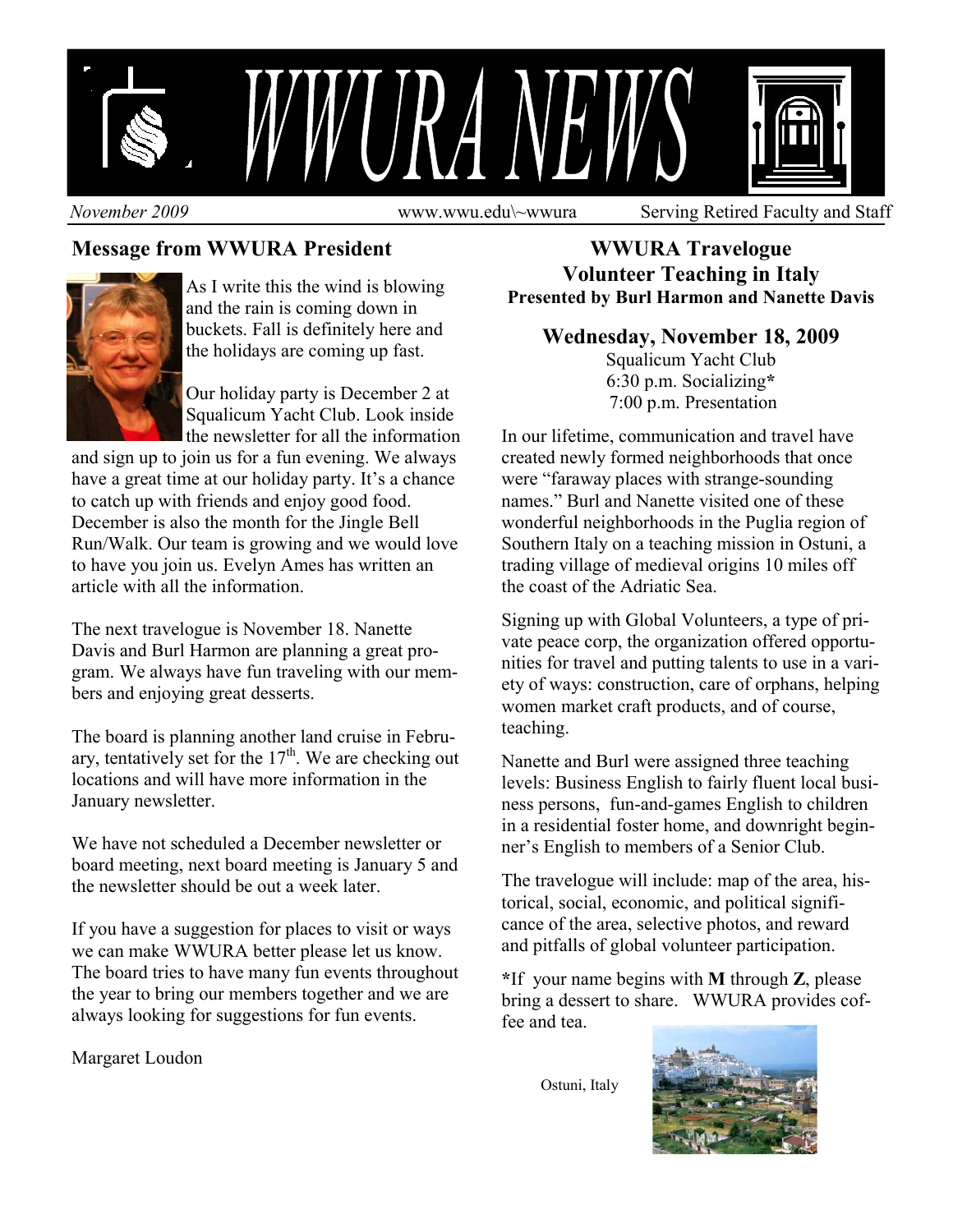## *Health Notes by Evelyn Ames* **The Concept of High Level Wellness**

The origin of the term, "High Level Wellness," is credited to Halbert L. Dunn (M.D., Ph.D.). In the late 1950s, Dr. Dunn introduced the concept of high level wellness in a series of radio lectures he gave in the Washington, DC area of Virginia. These lectures provided the basis for his book, *High Level Wellness*, which was published in 1961. He stressed that the definition of health should be a postive one instead of health meaning the "absence of disease."

**Halbert Dunn's explanation of high level wellness**. It is "an integrated method of functioning which is oriented toward maximizing the potential of which the individual is capable, within the environment where he is functioning" (*High Level Wellness,* R. W. Beatty, Ltd., 1961; *Health Values: Achieving High-Level Wellness*, vol. 1, Jan/Feb 1977). "This definition does not imply that there is an *optimum level* of wellness, but rather that wellness is *a direction* in progress toward an ever-higher potential of functioning." A person finds ways to function at a high potential within an ever-changing environment. Acknowledging that physical deterioration does occur, Dunn focused attention on factors other than physical mobility and capacity in relation to older adults and their capacity to achieve or not achieve high level-wellness. He firmly believed that "the state of being dynamically well involves the exploration and participation by the individual in the fascinating and ever-changing panorama of life itself" (A Report on the Ninth Annual Southern Conference on Gerontology, University of Florida, March 19-20, 1959). Check http://www.ajph.org/cgi/reprint/49/6/786 pdf document of Dunn's explanation of high-level wellness (from American Public Health Association).

**High Level Wellness involves:** (1) direction in progress forward and upwards towards a higher potential of functioning; (2) an open-ended and ever-expanding tomorrow with its challenge to live at a fuller potential; and (3) the integration of the whole being of the total individual—body, mind, and spirit—in the functioning process.

**Eight Points of High Level Wellness:** ways by which a person can promote wellness include a:

- 1. willingness to face inconsistencies in our thinking.
- 2. willingness to hear and examine the other fellow's viewpoints with an open mind.
- 3. Willingness to encourage freedom of expression of those around us.
- 4. Willingness to adjust our own views.
- 5. Willingness to make time for unhurried contacts with others when such relationships are essential.
- 6. Willingness and determination to give credit and recognition to others when it is due them.
- 7. Eagerness and determination to serve others as opportunities arise.

Willingness to give freedom to those we love.

Generally, the term "wellness" is used rather than high-level wellness. The American Senior Fitness Association web site (www.seniorfitness.net/Wellness%20Solution.htm) describes the six dimensions of wellness (physical, emotional, intellectual, social, spiritual, and vocational) that are currently included in many health texts.

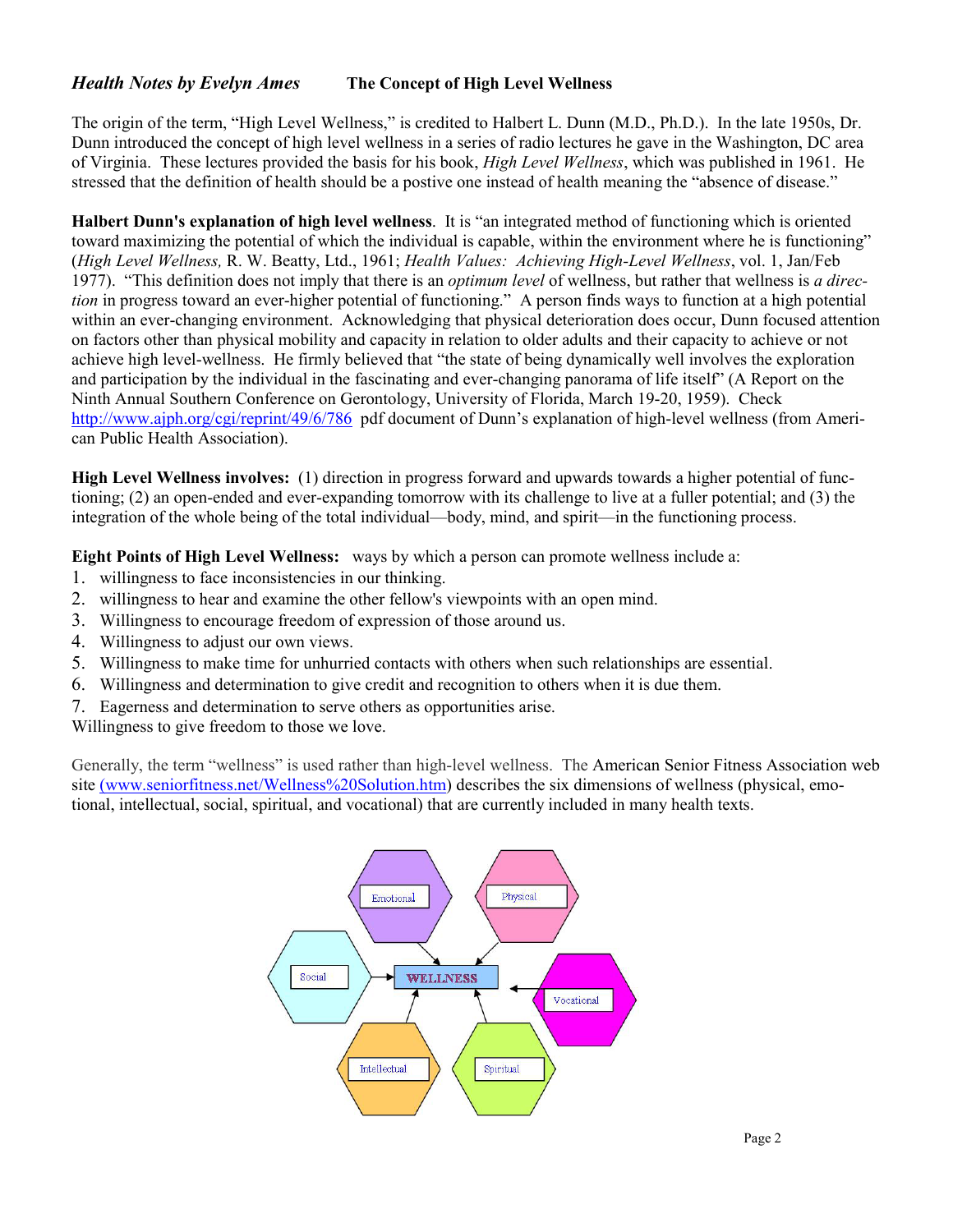Recent Australia studies suggest that the "wellest of the well" possess the following qualities, to an uncommon degree:

- high self-esteem and a positive outlook;<br>• a foundation philosophy and a sense of r
- a foundation philosophy and a sense of purpose;
- strong sense of personal responsibility;
- good sense of humor and plenty of fun in life;
- concern for others and a respect for the environment;
- conscious commitment to personal excellence;
- sense of balance and an integrated lifestyle;
- freedom from addictive behaviors of a negative or health-inhibiting nature;
- capacity to cope with whatever life presents and to continue to learn;
- grounded in reality;
- highly conditioned and physically fit;
- capacity to love and an ability to nurture;
- capacity to manage life demands and communicate effectively.

In 370 B.C., Hippocrates alluded to wellness, when he stated the following: *"All parts of the body which have a function, if used in moderation and exercised in labors to which each is accustomed, become healthy and well developed and age slowly. But if unused and left idle, they become liable to disease, defective in growth and age quickly."* American Senior Fitness Association.

**Fact or Fiction:** Cooking with aluminum pans increases a person's risk of developing Alzheimers.

## **Book and Film Corner – November 2009 Lynne Masland**

The memoir genre is burgeoning with worthwhile reads. Here are a couple of suggestions.

*My Father's Paradise: A Son's Search for His Family's Past*, by Ariel Sabar, is a surprisingly interesting book about an unusual topic. The author's father, Yona, grew up in a remote corner of the world, a small enclave of Kurdish Jews in northern Iraq who still spoke Aramaic, the language of Jesus. Yona became a professor of Aramaic at UCLA; his son grew up in Los Angeles. The book is the moving story of the son's search for his father's worlds in Iraq, Jerusalem, Yale University and LA: a sweeping saga of Middle-Eastern history and migration.

A friend recommends David Mas Masumoto's *Epitaph for a Peach: Four Seasons on My Family Farm.* Reviewers have called it "a lyrical, sensuous and thoroughly engrossing memoir of one critical year in the life of an organic peach farmer." *Epitaph for a Peach* is "a delightful narrative . . . with poetic flair and a sense of humor" (Library Journal)

Both authors have appeared this fall at Village Books.

## **Academy of Lifelong Learning Information**

There are still classes available:

 The Peace Corps Experience with Brent Arbes Sustainable Energy: Why and How with Michael Cochrane Antaractica's History and Science Exploration with Kathleen Suit Islam: A Religious, Historical and Political Overview with Nicholas Stigliani From Smoke Signals to E-mails: A history of Communications

 For more details visit A.L.L.'s web site: www.wwu.edu/all Catalogues are available at the A.L.L. office: 405 32nd Street (650-2134)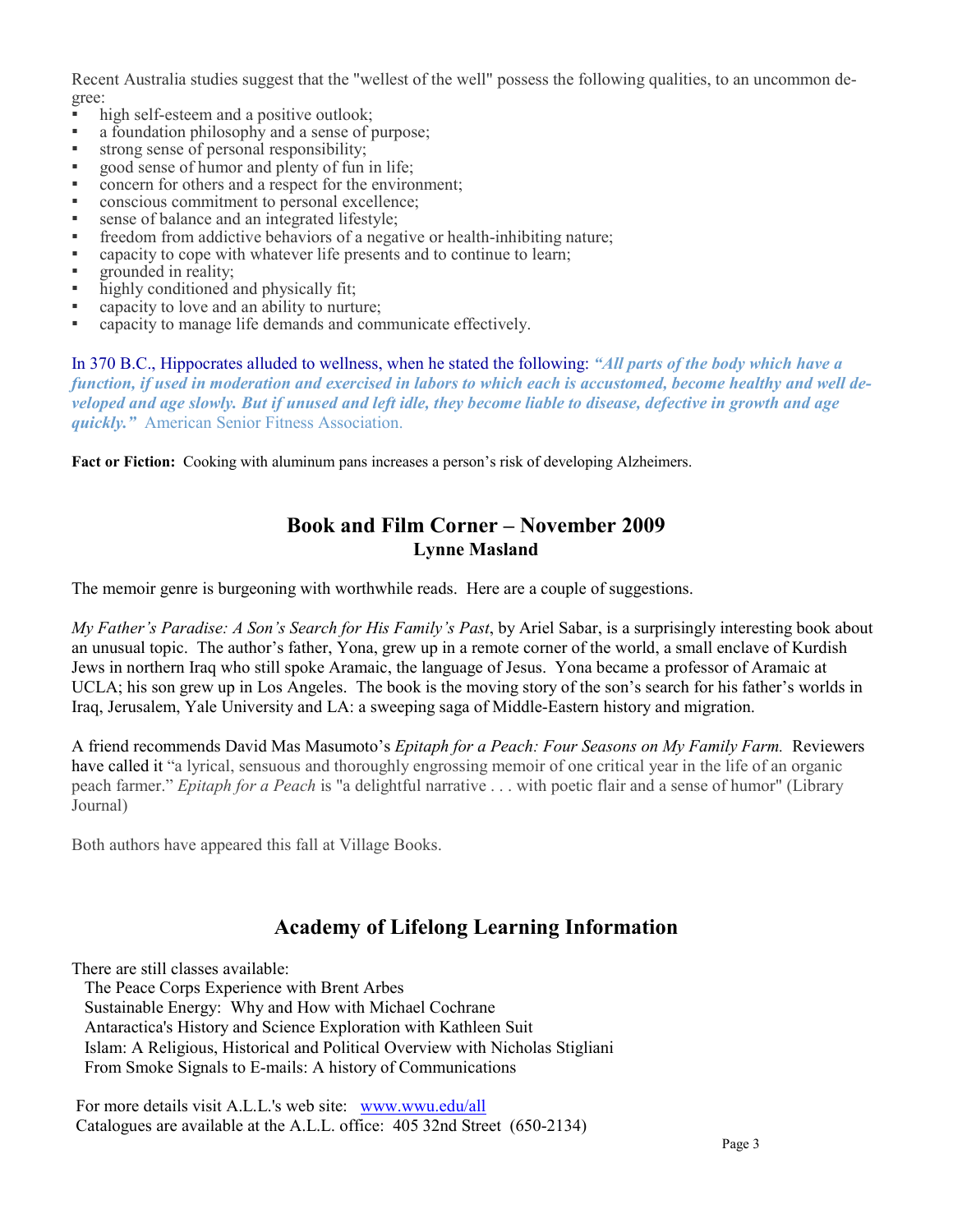## **WWURA INTEREST GROUPS**

WWURA'S interest groups are open to anyone who is interested. If there is a group you would like to become a part of, call the contact person. If you have an idea for another interest group, call Barbara Evans, 650-9724. November's interest group meetings are listed below.

## **BOOK GROUP** - Donna Rochon, 647-2301

 The next meeting of the WWURA Book Club is November 17, 2009 at 2:30 p.m. at the home of Evelyn Mason, 914 17th Street. We will be discussing In the Land of Invisible Women: a Female Doctor's Journey in the Saudi Kingdom by Quanta Ahmed.

## **BRIDGE GROUP** - Barb Evans, 650-9724

 We will meet a week early this month due to Thanksgiving We will meet Nov. 17, 1:30 pm at Ellen Broad's, 715 N. Garden, #403, 734-5145.

**BIKING** - will resume in the spring.

**DOWNHILL SKIING** - Charlie Way, 734-0649 Call Charlie if you are interested.

 **INFORMAL DINING** - will start after the first of the year. Call Barb Evans, 650-9724 if you would like to be added to the list.

**OPERA GROUP** - Evelyn Ames, 734-318

**MET HD Opera at Lincoln Theater in Mt. Vernon**: November performances:

Turnadot live broadcast on November 7 at 10 am) with recorded encore on November 15 (1pm) www.lincolntheatre.org/event/metropolitan-opera-turandot-puccini

Les Contes D'Hoffman live broadcast on December 19, 2009 at 10 am with recorded encore performance on December 27 at 1pm. www.lincolntheatre.org/event/metropolitan-opera-les-contesdhoffmann-offenbach

 Der Rosenkavalier live broadcast on January 9, 2010 at 10 am with recorded encore performance on January 24 at 1 pm. www.lincolntheatre.org/event/metropolitan-opera-der-rosenkavalier-rstrauss



## **Fact or Fiction Answer -**

Answer: There is circumstantial evidence linking this metal with Alzheimer's disease, but no causal relationship has yet been proved. As evidence for other causes continues to grow, a possible link with aluminium seems increasingly unlikely. This factsheet looks at the circumstantial evidence and current medical and scientific views. Alzheimers Society

http://www.alzheimers.org.uk/site/scripts/documents\_info.php?categoryID=200137&documentID=99&pag eNumber=1 Page 4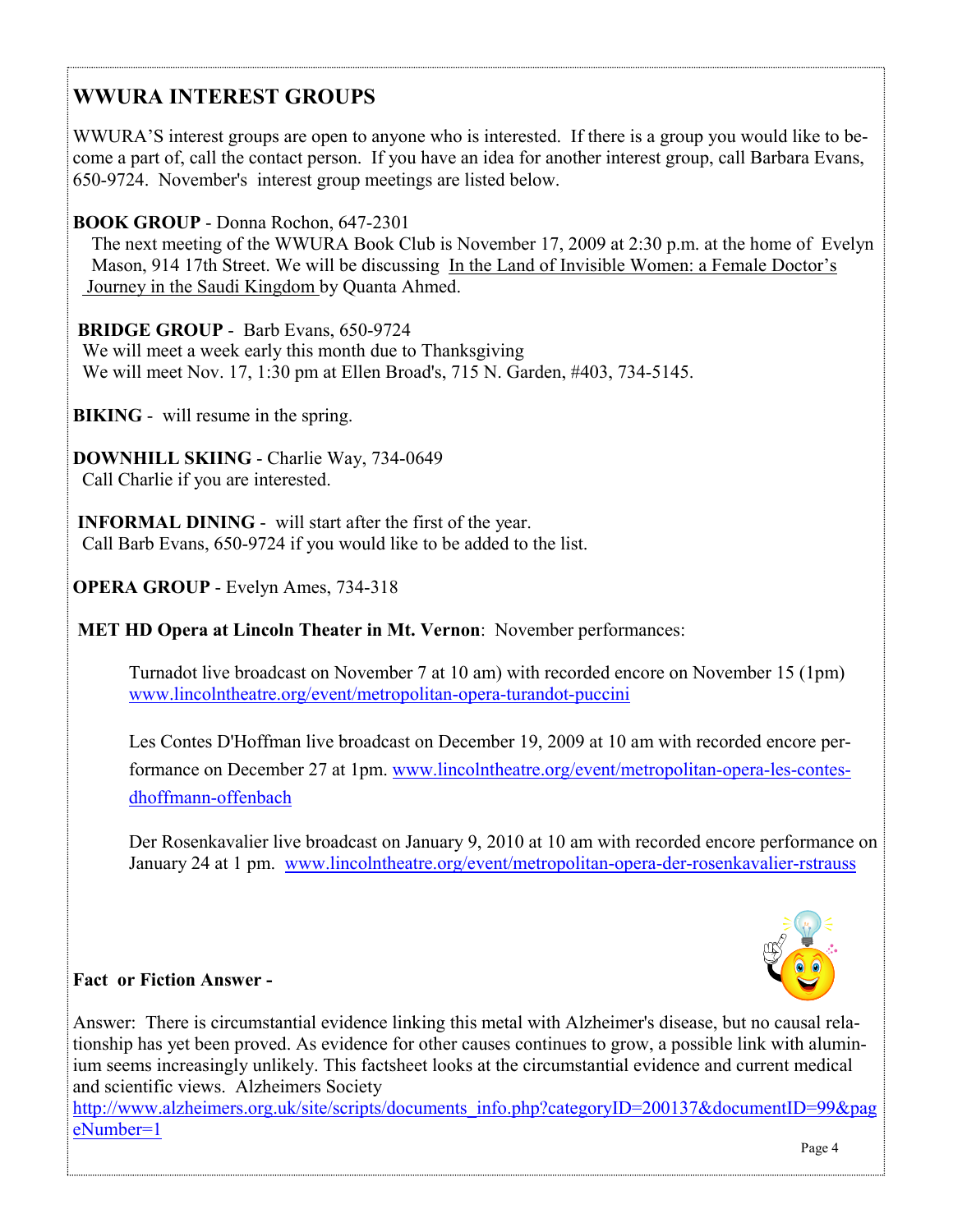## **WWURA TRAVEL NEWS**

#### **Danube River Holiday Markets Trip**

A pre-departure/documents/get acquainted gathering was held November  $6<sup>th</sup>$  for those departing with Kathy Whitmer on her Danube River cruise. Twenty WWURA members and friends will be aboard Uniworld's *River Beatrice*. When the cruise from Budapest to Passau is completed, some are extending their trip with an optional few days in Prague; others will continue to Munich before returning to the US. Bon Voyage!

#### **July 2010 Music Gala at Sea**

"Norwegian Fjords: Edvard Grieg and his Great Predecessors" is the theme of the music gala cruise aboard the 500 passenger ocean-going *MS Deutschland*. Dates are July 19-31, 2010. For full details and cabin costs refer to the June 2009 WWURA newsletter, go on-line to Wolls' wonderful website for WWURA: HYPERLINK "http://www.wwu.edu\\~wwura" www.wwu.edu\~wwura, or call Kathy Whitmer, 734-7211, for the colorful information sheets showing ship, costs, etc.

 Joyce D. Wilson, Professional Travel and Cruise Consultant, is now communicating directly with the Deilmann head office in Germany as they have consolidated their operations for the *MS Deutschland* into that one location. Call her at 733-4703 for reservations. Please let us know if you are a solo traveler seeking a cabin-mate as we have others who would like to share accommodations.

 With the Schleswig-Holstein Music Festival Orchestra and solo musicians aboard for daily concerts and fascinating ports of call to visit on our included shore excursions along the coast of Norway, it will be a very memorable trip.

#### **Balkan Trip to Dalmatian Coast**

 There are nineteen people signed up for the "Hidden Gems of the Dalmatian Coast" trip next September. There is still room for six more in this group. We will be leaving September 8, 2010 and returning on September 26, 2010 after a 3 day extension in Bled. Cost of the trip is dependent on which deck and whether the three day extension is chosen. For more details of this trip, contact Don Rochon by e-mail at djrochon1@comcast.net or by phone at 360-by e-mail at7-2301. Even though we are about a year away from departure, our group is growing and is limited to 25, so please contact me soon if you are at all interested.



WWURA J2009 Jingle Bell Run/Walk Team for Arthritis. Arthritis Foundation Event takes place second Saturday in December ( $12<sup>th</sup>$  this year). Prospective participants can go to this web page to register. http:// bellinghamjbr.kintera.org/faf/search/searchTeamPart.asp? ievent=314107&lis=1&kntae314107=90AD69C29A114D89B17CB85C6369482B&team=3554383&tlte am=0 and click on "join our team." If WWURA members do not wish to pay using credit card, they can obtain a registration flyer from the Arthritis Foundation office located on main floor of South Campus of St. Joseph Hospital. Registration flyers will be available at the November Travelogue. Call Evelyn Ames (734-3184) if you need more information. Remember that children and dogs can register for the event. It's lot of fun! Entry fee is \$25. During week before event, Evelyn will pick up tee-shirts and entry numbers and deliver to team members. Directions for where to meet will be sent to our team members.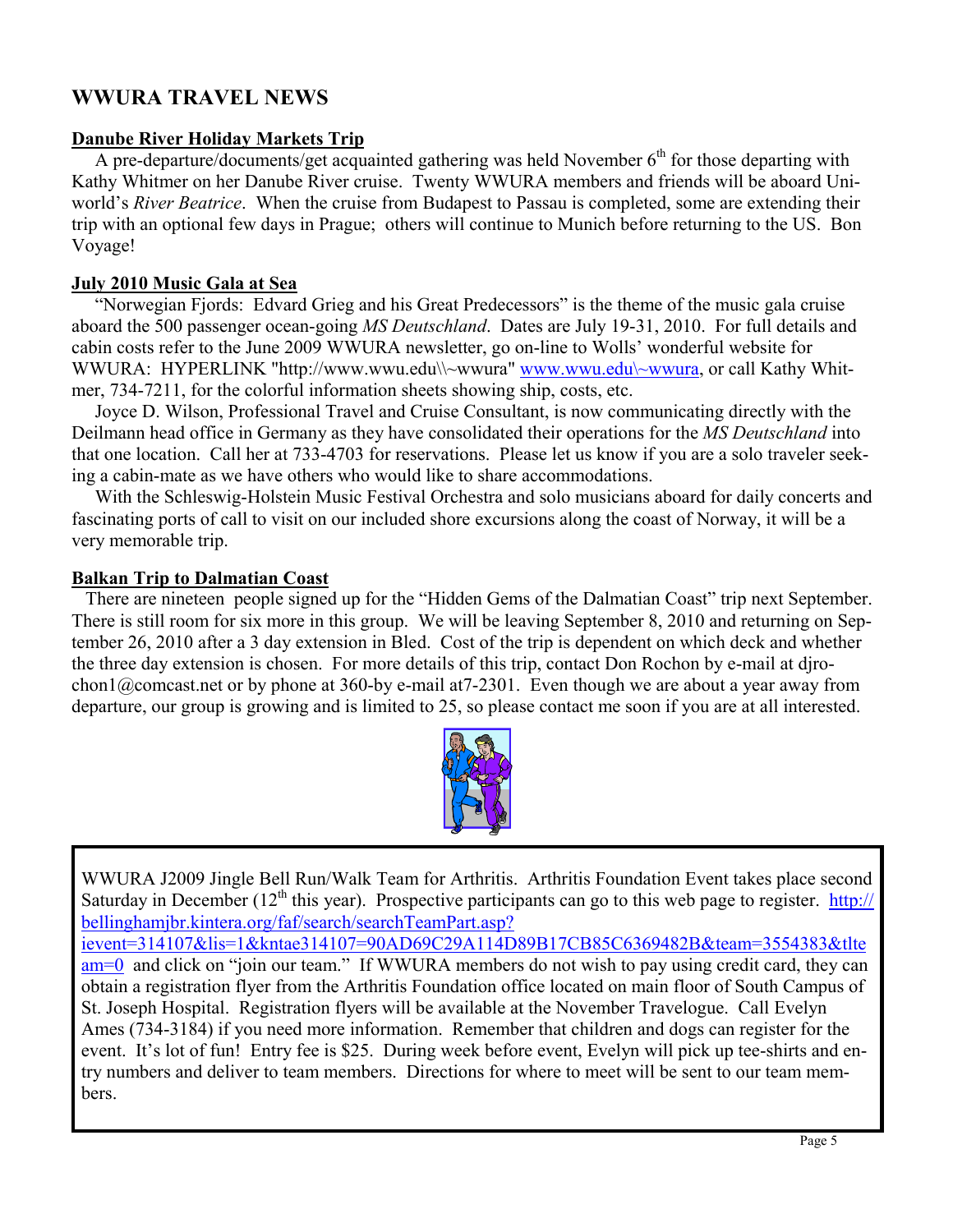**The 2010 Music Gala at Sea aboard the MS Deutschland will take us to places like these in July .** 



**Here are some sights you might see if you travel with the Rochons next year along the Dalmatian Coast .** 





Plivice Lakes, Croatia Postojna Caves– Slovenia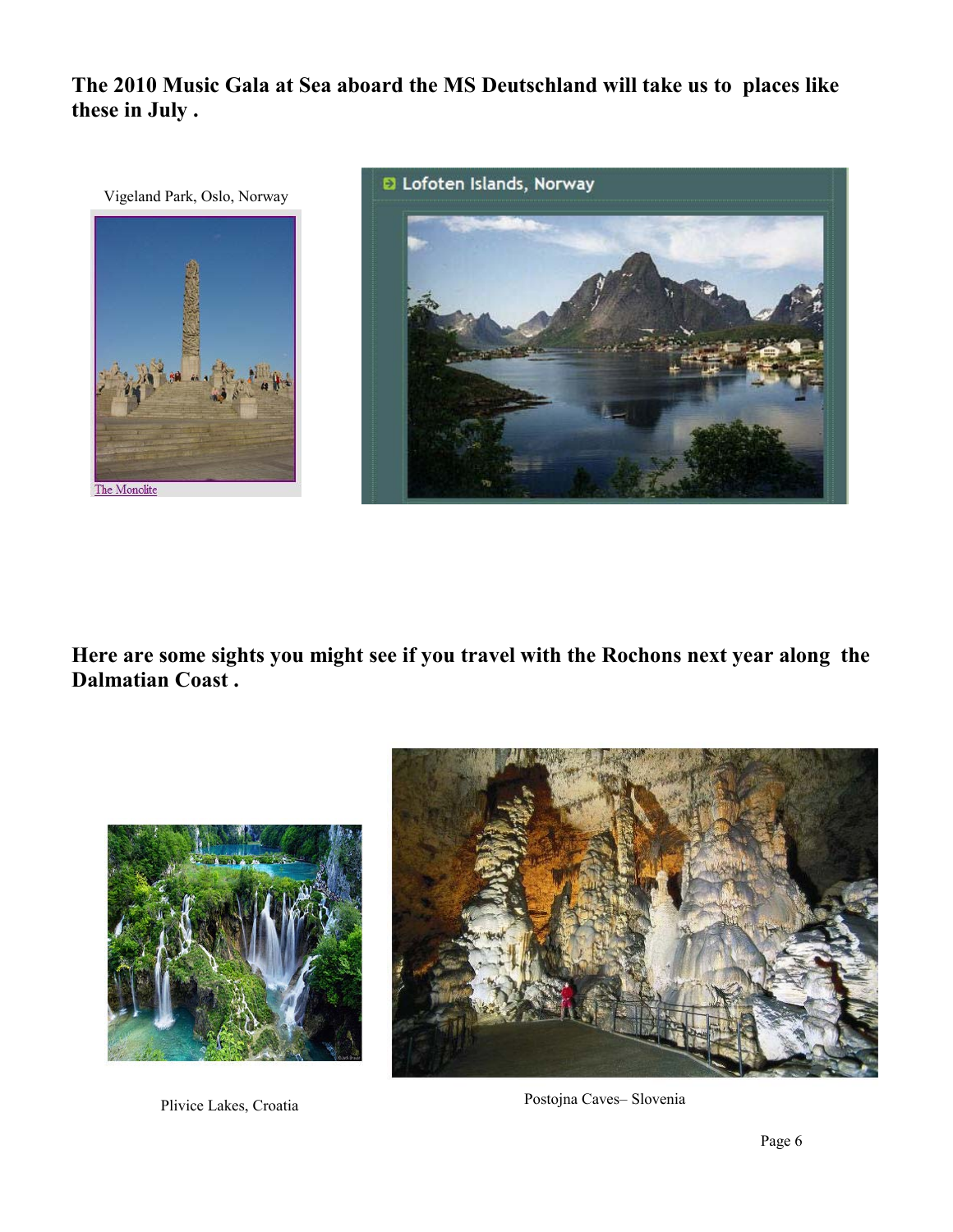## **HOLIDAY PARTY**

#### December 2, 6:00 - 10:00 p.m. Squalicum Yacht Club

 WWURA is again having the "Party of the Year!!!" It is time for our annual Holiday Party. Doors will open for a social hour starting at 6:00 p.m. If you wish wine, please bring your own. Then, at 6:30 comes the potluck dinner - roast turkey and ham provided...along with coffee and tea. Background holiday music will be played to add to the festive atmosphere. See the alphabet below for what you may contribute.

Bring your own plates and silverware. The potluck dishes are as follows:

 A - G hot dish; H - R salad; S - Z dessert.

 Send your reservation and \$10 per person to cover the cost of hall, music, decorations, ham and turkey using the form on this page. Donna Rochon is taking reservations. Be sure to check the box and include a phone number to indicate if you would like a ride.

 This is the sixth year for our very successful Holiday Party. Come, get into the holiday spirit, spend time with friends and enjoy good conversation and food.



## **Reservation Form Holiday Party—December 2, 2009**

 $Name(s)$ 

Enclosed is check for \$  $\Box$  for people.

If you need a ride, check here. Phone number

## **Return Reservation Form by November 27th to:**

 Donna Rochon 1505 Silver Beach Rd. Bellingham, WA 98229-2451